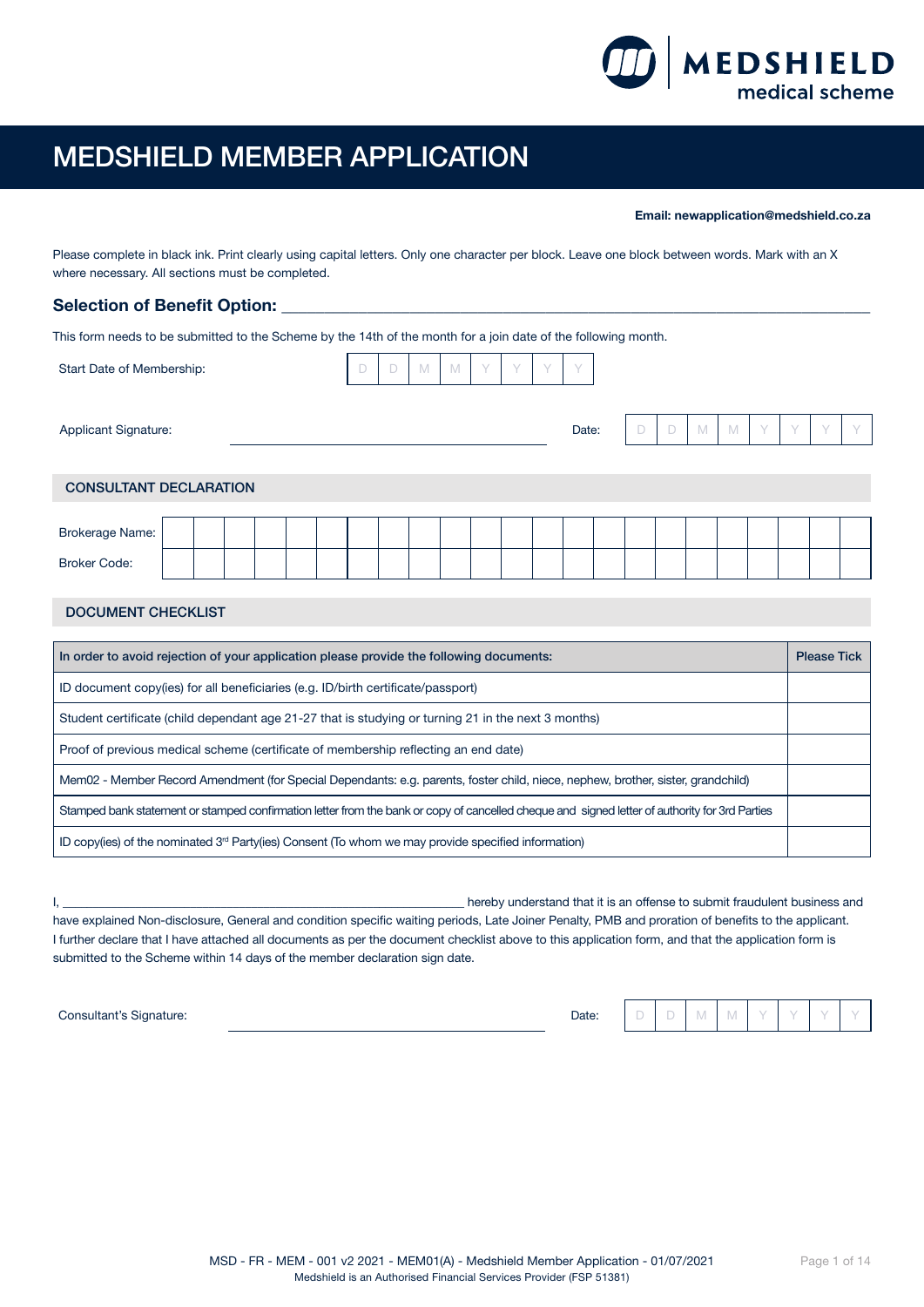| <b>SECTION A</b>                                                                                                            |   |         |        |   |                     |   |                        | PERSONAL DETAILS (attach copy of ID document)                       |        |        |         |                 |          |       |  |         |  |
|-----------------------------------------------------------------------------------------------------------------------------|---|---------|--------|---|---------------------|---|------------------------|---------------------------------------------------------------------|--------|--------|---------|-----------------|----------|-------|--|---------|--|
| Title:                                                                                                                      |   |         |        |   |                     |   | Initials:              |                                                                     |        |        |         |                 |          |       |  |         |  |
| First Name/s:                                                                                                               |   |         |        |   |                     |   |                        |                                                                     |        |        |         |                 |          |       |  |         |  |
| Surname:                                                                                                                    |   |         |        |   |                     |   |                        |                                                                     |        |        |         |                 |          |       |  |         |  |
| ID/Passport Number:                                                                                                         |   |         |        |   |                     |   |                        |                                                                     |        |        |         |                 |          |       |  |         |  |
| Date of Birth:                                                                                                              | D | D       | M      | M | Y                   | Y | Y                      | Y                                                                   |        |        |         |                 |          |       |  |         |  |
| Postal Address:                                                                                                             |   |         |        |   |                     |   |                        |                                                                     |        |        |         |                 |          |       |  |         |  |
|                                                                                                                             |   |         |        |   |                     |   |                        |                                                                     |        |        |         |                 |          |       |  |         |  |
| Postal Code:                                                                                                                |   |         |        |   |                     |   |                        |                                                                     |        |        |         |                 |          |       |  |         |  |
| <b>Residential Address:</b>                                                                                                 |   |         |        |   |                     |   |                        |                                                                     |        |        |         |                 |          |       |  |         |  |
|                                                                                                                             |   |         |        |   |                     |   |                        |                                                                     |        |        |         |                 |          |       |  |         |  |
| Please provide at least one email address                                                                                   |   |         |        |   |                     |   |                        |                                                                     |        |        |         |                 |          |       |  |         |  |
| Personal Email Address:                                                                                                     |   |         |        |   |                     |   |                        |                                                                     |        |        |         |                 |          |       |  |         |  |
| <b>Business Email Address:</b>                                                                                              |   |         |        |   |                     |   |                        |                                                                     |        |        |         |                 |          |       |  |         |  |
| Telephone Number (W):                                                                                                       | C | $\circ$ | D      | E |                     |   |                        |                                                                     |        |        |         |                 |          |       |  |         |  |
| Telephone Number (H):                                                                                                       | C | $\circ$ | D      | Е |                     |   |                        |                                                                     |        |        |         |                 |          |       |  |         |  |
| Cell Number:                                                                                                                |   |         |        |   |                     |   |                        |                                                                     |        |        |         |                 |          |       |  |         |  |
| Fax Number:                                                                                                                 | C | $\circ$ | D      | E |                     |   |                        |                                                                     |        |        |         |                 |          |       |  |         |  |
| Tax Number:                                                                                                                 |   |         |        |   |                     |   |                        |                                                                     |        |        |         |                 |          |       |  |         |  |
| Please complete for marketing purposes:                                                                                     |   |         |        |   |                     |   |                        |                                                                     |        |        |         |                 |          |       |  |         |  |
| Gender: (Mark with an X)                                                                                                    | M |         | F      |   |                     |   | <b>Marital Status:</b> |                                                                     | Single |        | Married |                 | Divorced |       |  | Widowed |  |
| Please complete for statistical purposes. If you do not wish to disclose your race, please mark the relevant box with an X. |   |         |        |   |                     |   |                        |                                                                     |        |        |         |                 |          |       |  |         |  |
| Race:                                                                                                                       |   | African |        |   | Caucasian/<br>White |   |                        | Coloured                                                            |        | Indian |         | Asian           |          | Other |  |         |  |
| I do not wish to disclose:                                                                                                  |   |         |        |   |                     |   |                        |                                                                     |        |        |         |                 |          |       |  |         |  |
| <b>SECTION B</b>                                                                                                            |   |         |        |   |                     |   |                        | <b>DEPENDANTS YOU WISH TO REGISTER</b> (attach copy of ID document) |        |        |         |                 |          |       |  |         |  |
| Spouse or Partner:                                                                                                          |   |         | Spouse |   |                     |   |                        | Life Partner                                                        |        |        |         | Divorced Spouse |          |       |  |         |  |
| Title:                                                                                                                      |   |         |        |   |                     |   | Initials:              |                                                                     |        |        |         |                 |          |       |  |         |  |
| <b>First Names:</b>                                                                                                         |   |         |        |   |                     |   |                        |                                                                     |        |        |         |                 |          |       |  |         |  |

Surname:

Previous Surname:

ID/Passport Number:

Country of Residence:

Date of Birth:  $D = D M M N Y Y Y Y Y$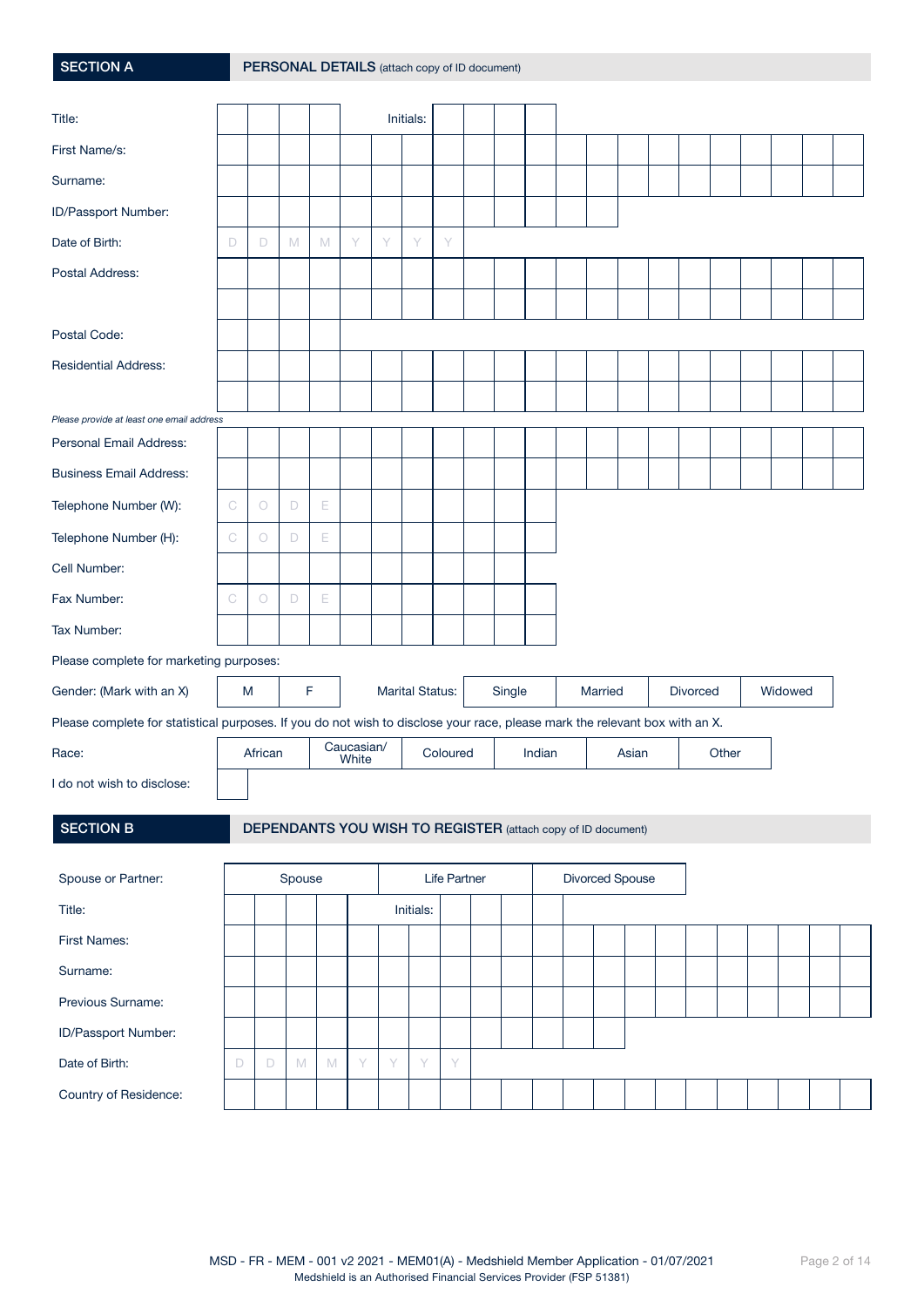| Dependant Email Address:                                                                                                                |    |         |   |   |                     |  |                        |        |        |         |       |                 |       |         |  |
|-----------------------------------------------------------------------------------------------------------------------------------------|----|---------|---|---|---------------------|--|------------------------|--------|--------|---------|-------|-----------------|-------|---------|--|
| Dependant Tel Number (W):                                                                                                               | C. | $\circ$ |   | Е |                     |  |                        |        |        |         |       |                 |       |         |  |
| Dependant Cell Number:                                                                                                                  |    |         |   |   |                     |  |                        |        |        |         |       |                 |       |         |  |
| Please complete for marketing purposes:                                                                                                 |    |         |   |   |                     |  |                        |        |        |         |       |                 |       |         |  |
| Gender: (Mark with an X)                                                                                                                | M  |         | F |   |                     |  | <b>Marital Status:</b> | Single |        | Married |       | <b>Divorced</b> |       | Widowed |  |
|                                                                                                                                         |    |         |   |   |                     |  |                        |        |        |         |       |                 |       |         |  |
| Please complete for statistical purposes. If you do not wish to disclose your dependant's race, please mark the relevant box with an X. |    |         |   |   |                     |  |                        |        |        |         |       |                 |       |         |  |
| Race:                                                                                                                                   |    | African |   |   | Caucasian/<br>White |  | Coloured               |        | Indian |         | Asian |                 | Other |         |  |

Please complete a MEM02 form for Special Dependants (e.g. parents, foster child, niece, nephew, sibling, grandchild). Acceptance of dependants will be in accordance with the Rules of the Scheme. Affidavits are required for Special Dependants. Please attach copies of the dependants' ID or birth certificate or passport.

## Dependant 1

| Name of Dependant:                                                                                                                      |         |                     |   |          |                                 |        |  |       |   |       |  |  |
|-----------------------------------------------------------------------------------------------------------------------------------------|---------|---------------------|---|----------|---------------------------------|--------|--|-------|---|-------|--|--|
| Surname: (If Different to Principal Member)                                                                                             |         |                     |   |          |                                 |        |  |       |   |       |  |  |
| ID Number:                                                                                                                              |         |                     |   |          |                                 |        |  |       |   |       |  |  |
| Dependant Email Address:                                                                                                                |         |                     |   |          |                                 |        |  |       |   |       |  |  |
| Dependant Cell Number:                                                                                                                  |         |                     |   |          |                                 |        |  |       |   |       |  |  |
| Relationship to Principal Member:                                                                                                       |         |                     |   |          |                                 |        |  |       |   |       |  |  |
| Gender: (Mark with an X)                                                                                                                |         | M                   | F |          | Adult Over 21: (Mark with an X) |        |  |       | Y | N     |  |  |
| Please complete for statistical purposes. If you do not wish to disclose your dependant's race, please mark the relevant box with an X. |         |                     |   |          |                                 |        |  |       |   |       |  |  |
| Race:                                                                                                                                   | African | Caucasian/<br>White |   | Coloured |                                 | Indian |  | Asian |   | Other |  |  |
| I do not wish to disclose:                                                                                                              |         |                     |   |          |                                 |        |  |       |   |       |  |  |
| Dependant 2                                                                                                                             |         |                     |   |          |                                 |        |  |       |   |       |  |  |
| Name of Dependant:                                                                                                                      |         |                     |   |          |                                 |        |  |       |   |       |  |  |
| Surname: (If Different to Principal Member)                                                                                             |         |                     |   |          |                                 |        |  |       |   |       |  |  |
| ID Number:                                                                                                                              |         |                     |   |          |                                 |        |  |       |   |       |  |  |
| Dependant Email Address:                                                                                                                |         |                     |   |          |                                 |        |  |       |   |       |  |  |
| Dependant Cell Number:                                                                                                                  |         |                     |   |          |                                 |        |  |       |   |       |  |  |
| Relationship to Principal Member:                                                                                                       |         |                     |   |          |                                 |        |  |       |   |       |  |  |
| Gender: (Mark with an X)                                                                                                                |         | M                   | F |          | Adult Over 21: (Mark with an X) |        |  |       | Y | N     |  |  |
| Please complete for statistical purposes. If you do not wish to disclose your dependant's race, please mark the relevant box with an X. |         |                     |   |          |                                 |        |  |       |   |       |  |  |
| Race:                                                                                                                                   | African | Caucasian/<br>White |   | Coloured |                                 | Indian |  | Asian |   | Other |  |  |
| I do not wish to disclose:                                                                                                              |         |                     |   |          |                                 |        |  |       |   |       |  |  |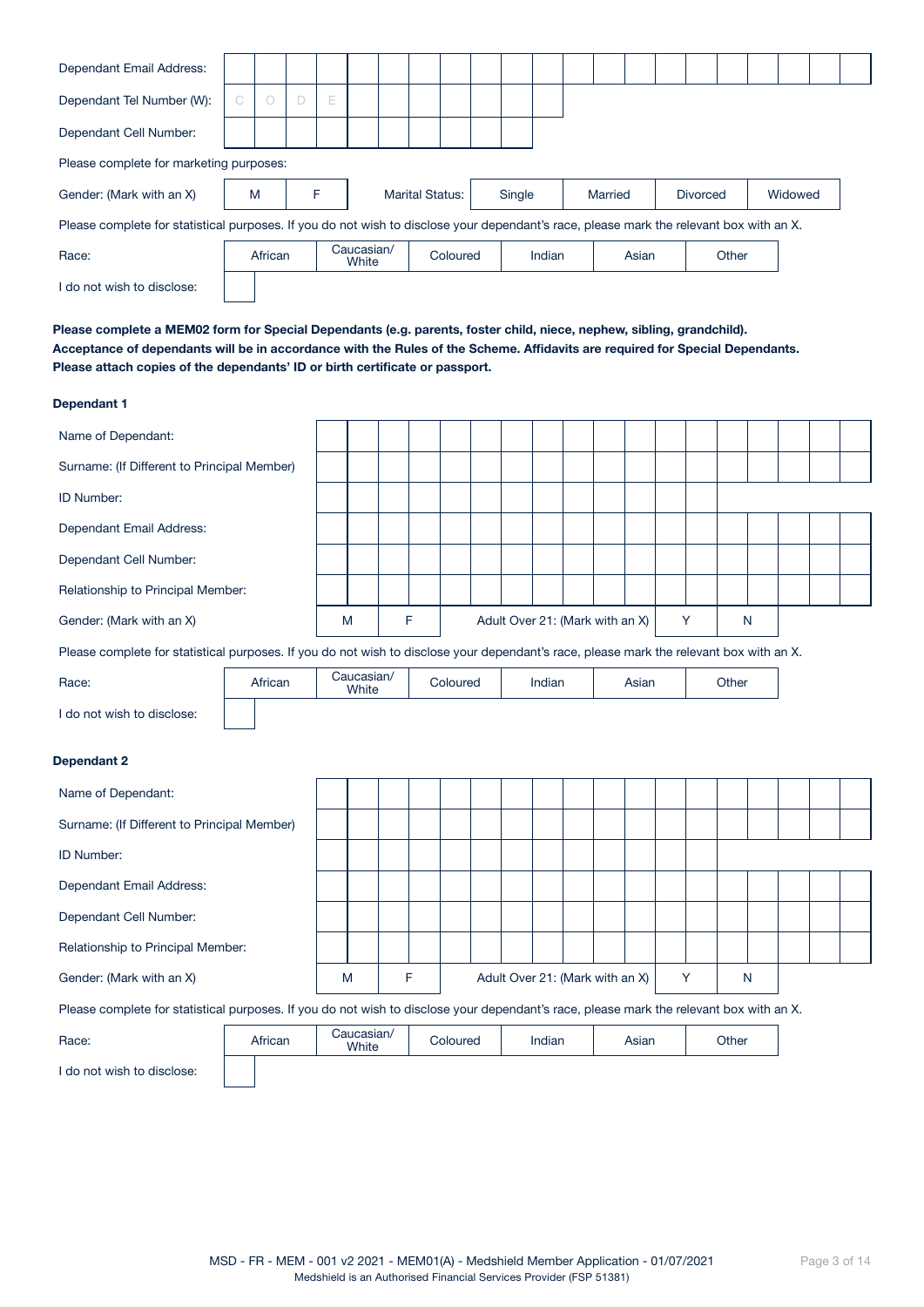## Dependant 3

| Name of Dependant:                                                                                                                      |         |                     |   |          |                                 |        |  |       |   |   |       |   |  |  |
|-----------------------------------------------------------------------------------------------------------------------------------------|---------|---------------------|---|----------|---------------------------------|--------|--|-------|---|---|-------|---|--|--|
| Surname: (If Different to Principal Member)                                                                                             |         |                     |   |          |                                 |        |  |       |   |   |       |   |  |  |
| ID Number:                                                                                                                              |         |                     |   |          |                                 |        |  |       |   |   |       |   |  |  |
| Dependant Email Address:                                                                                                                |         |                     |   |          |                                 |        |  |       |   |   |       |   |  |  |
| Dependant Cell Number:                                                                                                                  |         |                     |   |          |                                 |        |  |       |   |   |       |   |  |  |
| Relationship to Principal Member:                                                                                                       |         |                     |   |          |                                 |        |  |       |   |   |       |   |  |  |
| Gender: (Mark with an X)                                                                                                                |         | M                   | F |          | Adult Over 21: (Mark with an X) |        |  |       | Y |   |       | N |  |  |
| Please complete for statistical purposes. If you do not wish to disclose your dependant's race, please mark the relevant box with an X. |         |                     |   |          |                                 |        |  |       |   |   |       |   |  |  |
| Race:                                                                                                                                   | African | Caucasian/<br>White |   | Coloured |                                 | Indian |  | Asian |   |   | Other |   |  |  |
| I do not wish to disclose:                                                                                                              |         |                     |   |          |                                 |        |  |       |   |   |       |   |  |  |
| Dependant 4                                                                                                                             |         |                     |   |          |                                 |        |  |       |   |   |       |   |  |  |
| Name of Dependant:                                                                                                                      |         |                     |   |          |                                 |        |  |       |   |   |       |   |  |  |
| Surname: (If Different to Principal Member)                                                                                             |         |                     |   |          |                                 |        |  |       |   |   |       |   |  |  |
| ID Number:                                                                                                                              |         |                     |   |          |                                 |        |  |       |   |   |       |   |  |  |
| Dependant Email Address:                                                                                                                |         |                     |   |          |                                 |        |  |       |   |   |       |   |  |  |
| Dependant Cell Number:                                                                                                                  |         |                     |   |          |                                 |        |  |       |   |   |       |   |  |  |
| Relationship to Principal Member:                                                                                                       |         |                     |   |          |                                 |        |  |       |   |   |       |   |  |  |
| Gender: (Mark with an X)                                                                                                                |         | M                   | F |          | Adult Over 21: (Mark with an X) |        |  |       | Y |   |       | N |  |  |
| Please complete for statistical purposes. If you do not wish to disclose your dependant's race, please mark the relevant box with an X. |         |                     |   |          |                                 |        |  |       |   |   |       |   |  |  |
| Race:                                                                                                                                   | African | Caucasian/<br>White |   | Coloured |                                 | Indian |  | Asian |   |   | Other |   |  |  |
| I do not wish to disclose:                                                                                                              |         |                     |   |          |                                 |        |  |       |   |   |       |   |  |  |
| Dependant 5                                                                                                                             |         |                     |   |          |                                 |        |  |       |   |   |       |   |  |  |
| Name of Dependant:                                                                                                                      |         |                     |   |          |                                 |        |  |       |   |   |       |   |  |  |
| Surname: (If Different to Principal Member)                                                                                             |         |                     |   |          |                                 |        |  |       |   |   |       |   |  |  |
| ID Number:                                                                                                                              |         |                     |   |          |                                 |        |  |       |   |   |       |   |  |  |
| Dependant Email Address:                                                                                                                |         |                     |   |          |                                 |        |  |       |   |   |       |   |  |  |
| Dependant Cell Number:                                                                                                                  |         |                     |   |          |                                 |        |  |       |   |   |       |   |  |  |
| Relationship to Principal Member:                                                                                                       |         |                     |   |          |                                 |        |  |       |   |   |       |   |  |  |
| Gender: (Mark with an X)                                                                                                                |         | M                   | F |          | Adult Over 21: (Mark with an X) |        |  |       |   | Y |       | N |  |  |
| Please complete for statistical purposes. If you do not wish to disclose your dependant's race, please mark the relevant box with an X. |         |                     |   |          |                                 |        |  |       |   |   |       |   |  |  |
| Race:                                                                                                                                   | African | Caucasian/<br>White |   | Coloured |                                 | Indian |  | Asian |   |   | Other |   |  |  |
|                                                                                                                                         |         |                     |   |          |                                 |        |  |       |   |   |       |   |  |  |

I do not wish to disclose:

| African | Gaucasian/<br>White | Coloured | Indian | Asian | Other |
|---------|---------------------|----------|--------|-------|-------|
|         |                     |          |        |       |       |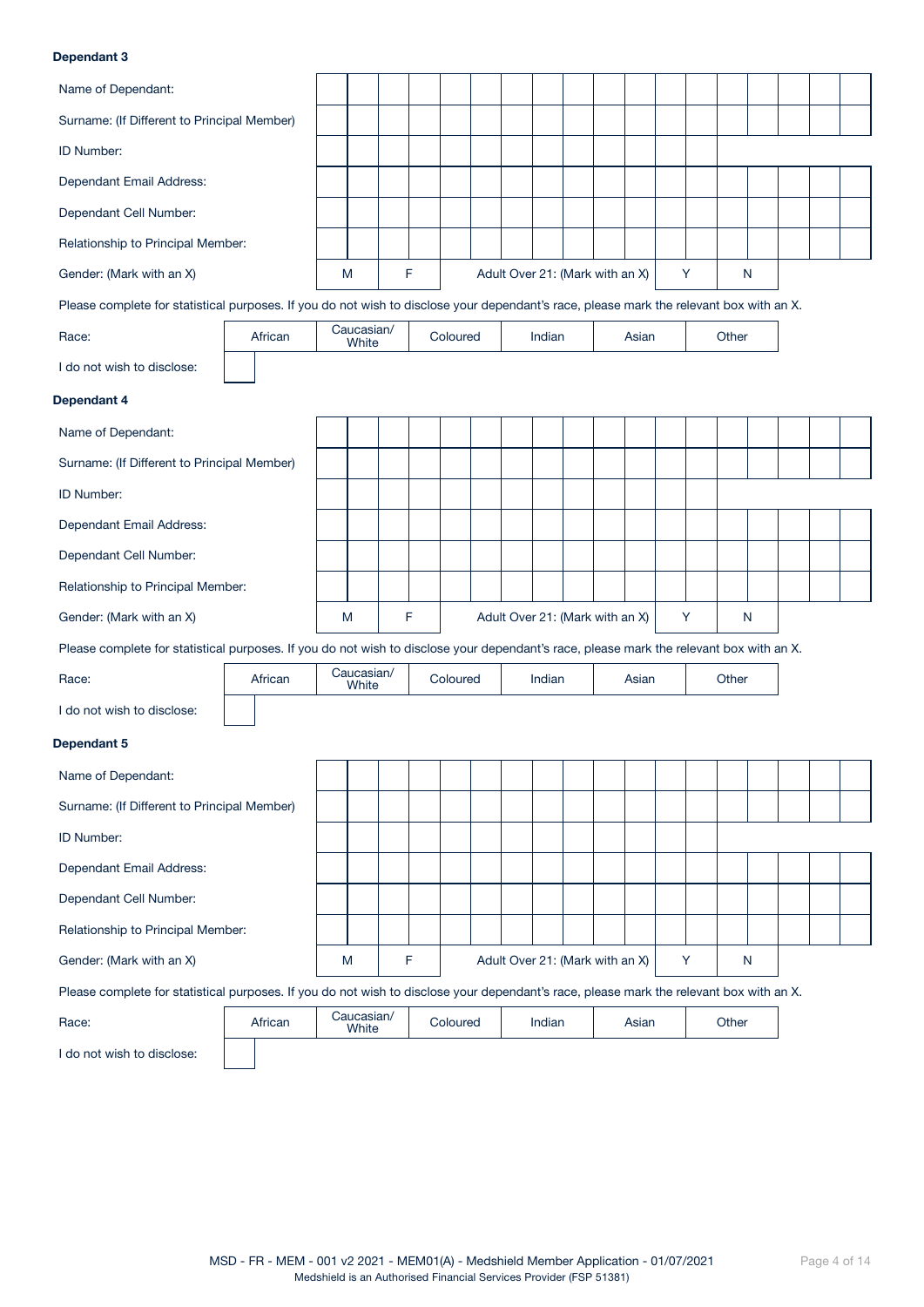If you have selected MediPhila, MediCurve or one of the Compact options, it is compulsory for you and your dependants to nominate a Family Practitioner (FP). If you do not nominate a FP as per the criteria listed per option below, your application form will not be processed by the Scheme.

MediPhila: Each beneficiary MUST nominate only ONE (1) Family Practitioner from the MediPhila Family Practitioner Network to a maximum of two (2) Family Practitioners per family.

MediCurve: Each Beneficiary must nominate only ONE (1) Family Practitioner from the MediCurve Family Practitioner (FP) Network.

MediValue Compact and MediPlus Compact: Each beneficiary MUST nominate ONE (1) Family Practitioner (FP) which MUST be from the Compact Family Practitioner (FP) Network.

MediValue Prime and MediPlus Prime: Voluntary - can nominate a FP which MUST be from the FP network to a MAXIMUM of two (2) FP's per beneficiary. *Where a FP was nominated from the FP Network & Day-to-Day benefit is depleted the member will qualify for an additional 2 visits per FAMILY from OAL.*

The registered networks per option are available on the website, please visit: www.medshield.co.za

| Beneficiary             | <b>Beneficiary Name</b> |                | Nominated Family Practitioner Name |                | Practice Number / Telephone |
|-------------------------|-------------------------|----------------|------------------------------------|----------------|-----------------------------|
| <b>Principal Member</b> |                         | 1              |                                    | 1              |                             |
|                         |                         | 2              | PRIME OPTION ONLY                  | $\overline{2}$ | PRIME OPTION ONLY           |
| Dependant 1             |                         | $\mathbf{1}$   |                                    | 1              |                             |
|                         |                         | 2              | PRIME OPTION ONLY                  | 2              | PRIME OPTION ONLY           |
| Dependant 2             |                         | $\mathbf{1}$   |                                    | 1              |                             |
|                         |                         | 2              | PRIME OPTION ONLY                  | $\overline{2}$ | PRIME OPTION ONLY           |
| Dependant 3             |                         | 1              |                                    | $\mathbf{1}$   |                             |
|                         |                         | 2              | PRIME OPTION ONLY                  | 2              | PRIME OPTION ONLY           |
| Dependant 4             |                         | 1              |                                    | 1              |                             |
|                         |                         | $\overline{2}$ | PRIME OPTION ONLY                  | 2              | PRIME OPTION ONLY           |
| Dependant 5             |                         | $\mathbf{1}$   |                                    | 1              |                             |
|                         |                         | 2              | PRIME OPTION ONLY                  | 2              | PRIME OPTION ONLY           |
| Dependant 6             |                         | 1              |                                    | 1              |                             |
|                         |                         | 2              | PRIME OPTION ONLY                  | $\overline{2}$ | PRIME OPTION ONLY           |
| Dependant 7             |                         | $\mathbf{1}$   |                                    | 1              |                             |
|                         |                         | 2              | PRIME OPTION ONLY                  | 2              | PRIME OPTION ONLY           |

# SECTION D **PREVIOUS MEDICAL AID HISTORY**

Where applicable, please provide details and proof of all previous registered South African medical schemes you and your dependants belonged to (proof in the form of membership certificates reflecting the join and end dates, must be attached to this application form). This information is used to determine whether waiting periods and or late joiner penalties are applicable.

Where late joiner penalties have already been imposed and evidence of credible cover is produced thereafter, the penalty shall be recalculated and such revised penalty shall be applied from the following month. No backdate will be allowed unless evidence of previous submission is provided to the Scheme.

#### Select relevant box with a tick:

| Principal Member:  |  |   |   |        |           |           | Dependant: |  |                  |  |   |   |   |           |  |  |
|--------------------|--|---|---|--------|-----------|-----------|------------|--|------------------|--|---|---|---|-----------|--|--|
| Name & Surname:    |  |   |   |        |           |           |            |  |                  |  |   |   |   |           |  |  |
| Name of Scheme:    |  |   |   |        |           |           |            |  |                  |  |   |   |   |           |  |  |
| Membership Number: |  |   |   |        |           |           |            |  |                  |  |   |   |   |           |  |  |
| Date Joined:       |  | M | M | $\vee$ | $\sqrt{}$ | $\bigvee$ |            |  | Date Terminated: |  | D | M | M | $\sqrt{}$ |  |  |

MSD - FR - MEM - 001 v2 2021 - MEM01(A) - Medshield Member Application - 01/07/2021 Medshield is an Authorised Financial Services Provider (FSP 51381)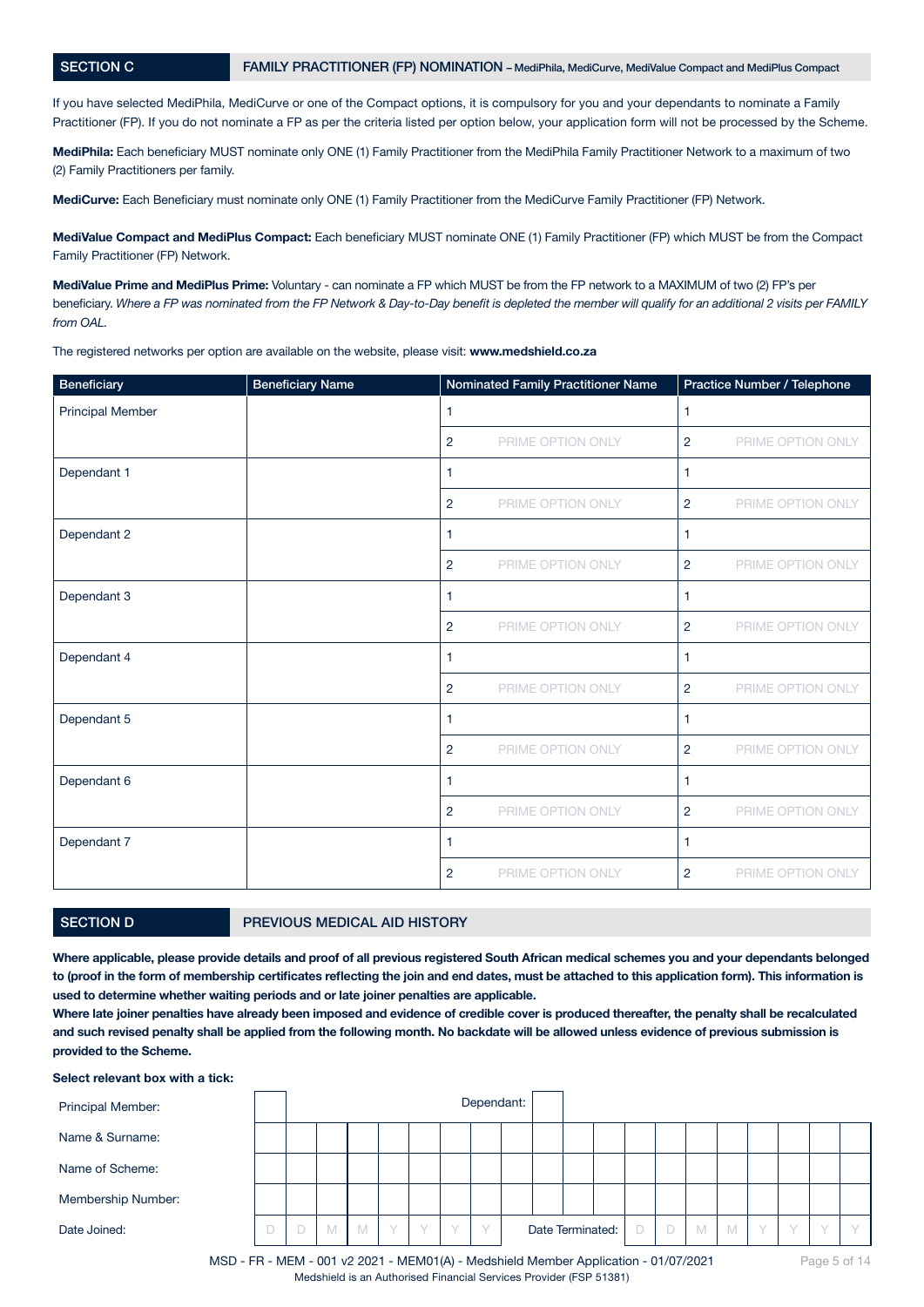| Principal Member:  |   |   |   |   |   |        |   | Dependant: |                  |  |   |        |   |   |   |   |   |   |
|--------------------|---|---|---|---|---|--------|---|------------|------------------|--|---|--------|---|---|---|---|---|---|
| Name & Surname:    |   |   |   |   |   |        |   |            |                  |  |   |        |   |   |   |   |   |   |
| Name of Scheme:    |   |   |   |   |   |        |   |            |                  |  |   |        |   |   |   |   |   |   |
| Membership Number: |   |   |   |   |   |        |   |            |                  |  |   |        |   |   |   |   |   |   |
| Date Joined:       | D | D | M | M | Y | Y      | Y | Y          | Date Terminated: |  | D | D      | M | M | Y | Y | Y | Y |
|                    |   |   |   |   |   |        |   | Dependant: |                  |  |   |        |   |   |   |   |   |   |
| Principal Member:  |   |   |   |   |   |        |   |            |                  |  |   |        |   |   |   |   |   |   |
| Name & Surname:    |   |   |   |   |   |        |   |            |                  |  |   |        |   |   |   |   |   |   |
| Name of Scheme:    |   |   |   |   |   |        |   |            |                  |  |   |        |   |   |   |   |   |   |
| Membership Number: |   |   |   |   |   |        |   |            |                  |  |   |        |   |   |   |   |   |   |
| Date Joined:       | D | D | M | M | Y | $\vee$ | Y | Y          | Date Terminated: |  | D | $\Box$ | M | M | Y | Y | Y | Y |
|                    |   |   |   |   |   |        |   |            |                  |  |   |        |   |   |   |   |   |   |
| Principal Member:  |   |   |   |   |   |        |   | Dependant: |                  |  |   |        |   |   |   |   |   |   |
| Name & Surname:    |   |   |   |   |   |        |   |            |                  |  |   |        |   |   |   |   |   |   |
| Name of Scheme:    |   |   |   |   |   |        |   |            |                  |  |   |        |   |   |   |   |   |   |
| Membership Number: |   |   |   |   |   |        |   |            |                  |  |   |        |   |   |   |   |   |   |
| Date Joined:       | D | D | M | M | Y | Y      | Y | Y          | Date Terminated: |  | D | D      | M | M | Y | Y | Y | Y |
|                    |   |   |   |   |   |        |   |            |                  |  |   |        |   |   |   |   |   |   |

|  | <b>SECTION E</b> |  |
|--|------------------|--|
|  |                  |  |

## **MEDICAL HISTORY** (yes or no)

To be completed by each applicant in respect of himself/herself and all his/her dependants. All questions must be answered with a "Yes" or "No".

All conditions, symptoms and or disorders have to be declared, no matter how insignificant they may seem. Incomplete, inaccurate information or information that is withheld may result in the termination of your membership effective from date of registration.

If additional space is required, please complete a separate sheet of paper and attach it to the application.

1. Have you or any of your dependants sought advice, been diagnosed or treated for any condition within the past 12 months?  $\|\gamma\|$  N

| <b>Name of Beneficiary</b>  | <b>Medical Condition</b> | <b>Date Diagnosed</b> |              | <b>Currently on Treatment</b> | <b>Date of Last Treatment</b> | <b>Attending Doctor</b> |
|-----------------------------|--------------------------|-----------------------|--------------|-------------------------------|-------------------------------|-------------------------|
|                             |                          |                       | $\checkmark$ | N                             |                               |                         |
|                             |                          |                       | $\sqrt{}$    | N                             |                               |                         |
|                             |                          |                       |              | N                             |                               |                         |
| Any additional information: |                          |                       |              |                               |                               |                         |

#### 2. Do you, or any of your dependants take chronic medication or are you expecting to take medication on an ongoing basis? Y N

| <b>Name of Beneficiary</b> | <b>Medical Condition</b> | <b>Date Diagnosed</b> | <b>Currently on Treatment</b> | Date of Last Treatment | <b>Attending Doctor</b> |
|----------------------------|--------------------------|-----------------------|-------------------------------|------------------------|-------------------------|
|                            |                          |                       | N                             |                        |                         |
|                            |                          |                       | N                             |                        |                         |
|                            |                          |                       | N                             |                        |                         |

A SEPERATE CHRONIC MEDICINE APPLICATION NEEDS TO BE COMPLETED, ONCE YOUR MEMBERSHIP IS ACTIVATED. Your doctor or pharmacist can contact Chronic Medicine Management on 086 000 2120 to telephonically register you for chronic medication. Any additional information: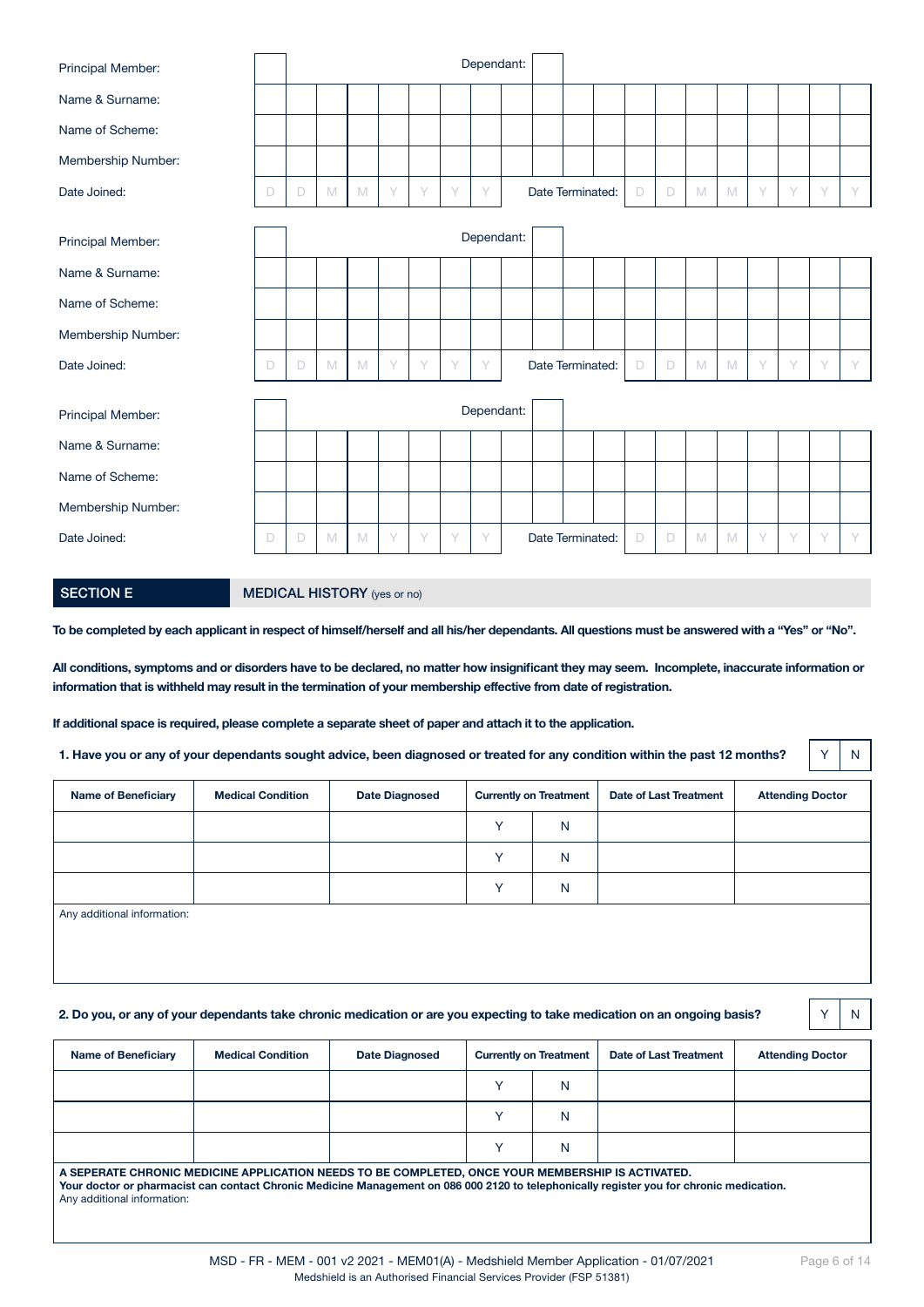#### 3. Have you or any of your dependants been admitted to hospital or undergone any procedure (other than routine medical or have you or any or your dependants been admitted to hospital or undergone any procedure (other than routine medical or  $\begin{vmatrix} \gamma \\ \gamma \end{vmatrix}$  N<br>dental treatment) in the past 12 months?

| <b>Name of Beneficiary</b>  | <b>Medical Condition</b> | <b>Date Diagnosed</b> |              | <b>Currently on Treatment</b> | <b>Date of Last Treatment</b> | <b>Attending Doctor</b> |
|-----------------------------|--------------------------|-----------------------|--------------|-------------------------------|-------------------------------|-------------------------|
|                             |                          |                       | $\checkmark$ | $\mathsf{N}$                  |                               |                         |
|                             |                          |                       | v            | $\mathsf{N}$                  |                               |                         |
|                             |                          |                       | v.           | $\mathsf{N}$                  |                               |                         |
| Any additional information: |                          |                       |              |                               |                               |                         |
|                             |                          |                       |              |                               |                               |                         |
|                             |                          |                       |              |                               |                               |                         |

#### 4. Are you or any of your dependants planning or reasonably expecting to be hospitalised or to have a procedure or treatment in the next 12 months - including pregnancy? <sup>Y</sup> <sup>N</sup>

| <b>Name of Beneficiary</b>  | <b>Medical Condition</b> | <b>Date Diagnosed</b> |              | <b>Currently on Treatment</b> | Date of Last Treatment | <b>Attending Doctor</b> |
|-----------------------------|--------------------------|-----------------------|--------------|-------------------------------|------------------------|-------------------------|
|                             |                          |                       | $\vee$       | N                             |                        |                         |
|                             |                          |                       | $\checkmark$ | N                             |                        |                         |
|                             |                          |                       | $\checkmark$ | N                             |                        |                         |
| Any additional information: |                          |                       |              |                               |                        |                         |

#### 5. Are there any other conditions or symptoms not mentioned above for which medical advice, diagnosis, care or treatment has been Fore there any other conditions or symptoms not mentioned above for which medical advice, diagnosis, care or treatment has been  $\begin{array}{|c|c|c|}\hline \gamma&\gamma\end{array}$

| <b>Name of Beneficiary</b>  | <b>Medical Condition</b> | <b>Date Diagnosed</b> |              | <b>Currently on Treatment</b> | <b>Date of Last Treatment</b> | <b>Attending Doctor</b> |
|-----------------------------|--------------------------|-----------------------|--------------|-------------------------------|-------------------------------|-------------------------|
|                             |                          |                       | $\checkmark$ | N                             |                               |                         |
|                             |                          |                       | $\checkmark$ | N                             |                               |                         |
|                             |                          |                       | $\checkmark$ | N                             |                               |                         |
| Any additional information: |                          |                       |              |                               |                               |                         |
|                             |                          |                       |              |                               |                               |                         |
|                             |                          |                       |              |                               |                               |                         |

## IMMUNE DEFICIENCY STATUS (Confidential Disclosure)

If you, or any of your dependants, have been diagnosed with HIV/AIDS or any immunoglobulin deficiencies, please contact Medshield HIV/AIDS Management Programme on 086 050 6080 to register on the HIV/AIDS Disease Management Programme. Failure to do so within 21 days of joining the Scheme will be considered as non-disclosure of information and may result in termination of your membership.

## SECTION F BANK DETAILS

I hereby authorise Medshield Medical Scheme to deduct monthly contributions and/or pay refunds to the following bank account. A stamped bank statement or cancelled cheque or a stamped confirmation letter from the bank in the name of the Principal Member is required. Should contributions be paid by a 3rd party, a stamped bank statement or cancelled cheque or a stamped confirmation letter from the bank together with a signed letter of authorisation from the account holder must accompany this form. For Companies/Groups a signed letter of authorisation needs to be on a company letterhead.

Page 7 of 14

MSD - FR - MEM - 001 v2 2021 - MEM01(A) - Medshield Member Application - 01/07/2021 Medshield is an Authorised Financial Services Provider (FSP 51381)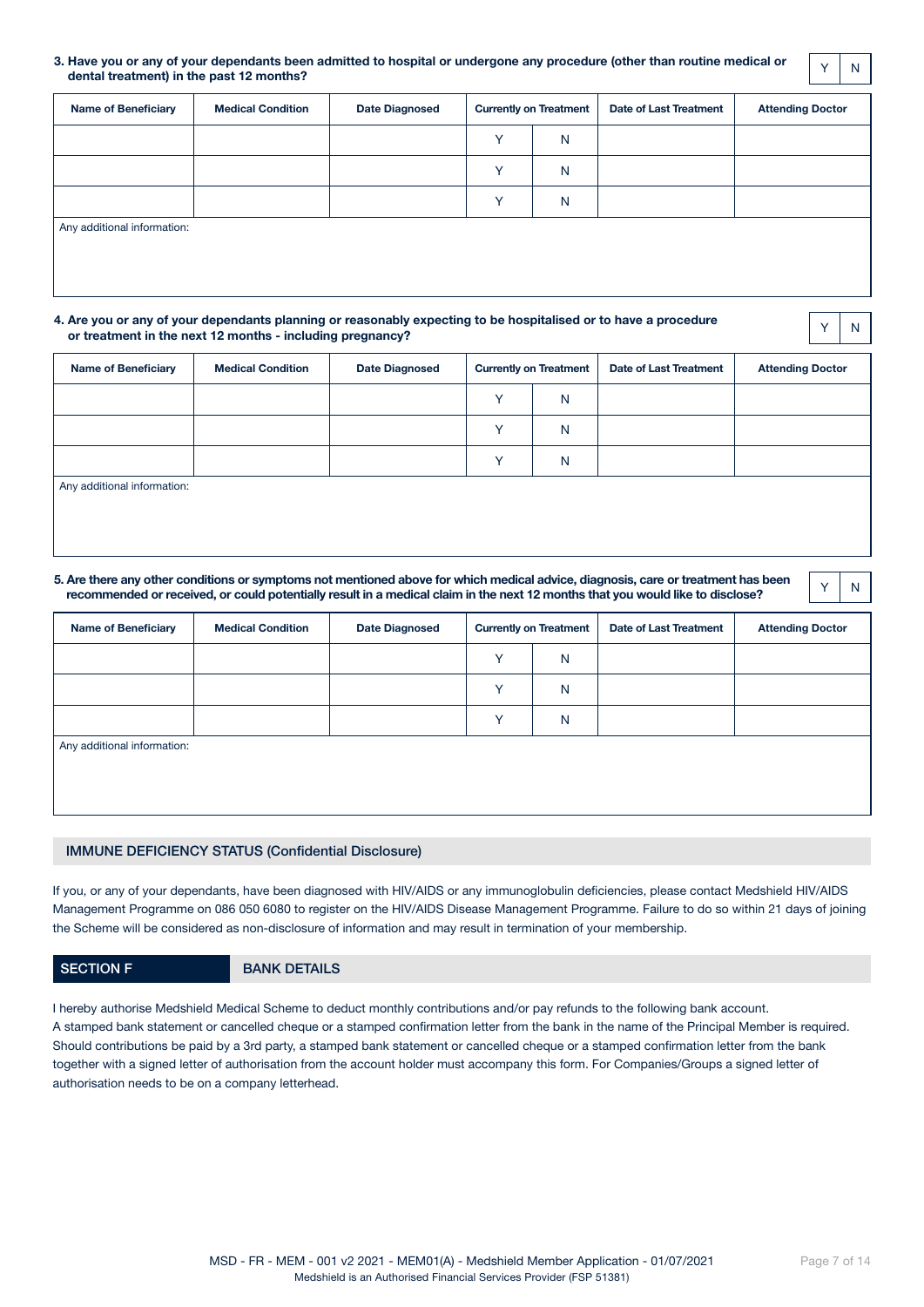| Use this account for:                                                                                                                          |        |   |                                                         |        |   |        | <b>Contributions only</b>  |             |   |   |   |   | <b>Contributions and Claim Refunds</b> |  |  |                                                                        |         |  |  |
|------------------------------------------------------------------------------------------------------------------------------------------------|--------|---|---------------------------------------------------------|--------|---|--------|----------------------------|-------------|---|---|---|---|----------------------------------------|--|--|------------------------------------------------------------------------|---------|--|--|
| <b>Bank Name:</b>                                                                                                                              |        |   |                                                         |        |   |        |                            |             |   |   |   |   |                                        |  |  |                                                                        |         |  |  |
| <b>Branch Name:</b>                                                                                                                            |        |   |                                                         |        |   |        |                            |             |   |   |   |   |                                        |  |  |                                                                        |         |  |  |
| <b>Branch Code:</b>                                                                                                                            |        |   |                                                         |        |   |        |                            |             |   |   |   |   |                                        |  |  |                                                                        |         |  |  |
| Type of Account: (Mark with an X)                                                                                                              |        |   |                                                         |        |   |        |                            | Current     |   |   |   |   | Transmission                           |  |  |                                                                        | Savings |  |  |
| Name of Account Holder:                                                                                                                        |        |   |                                                         |        |   |        |                            |             |   |   |   |   |                                        |  |  |                                                                        |         |  |  |
| <b>Bank Account Number:</b>                                                                                                                    |        |   |                                                         |        |   |        |                            |             |   |   |   |   |                                        |  |  |                                                                        |         |  |  |
| Date:                                                                                                                                          |        |   |                                                         |        | D | $\Box$ | M                          | $\mathbb M$ | Y | Υ | Y | Y |                                        |  |  |                                                                        |         |  |  |
| Signature of Account Holder:<br>Use this account for:                                                                                          |        |   |                                                         |        |   |        | <b>Claims Refunds Only</b> |             |   |   |   |   |                                        |  |  |                                                                        |         |  |  |
| <b>Bank Name:</b>                                                                                                                              |        |   |                                                         |        |   |        |                            |             |   |   |   |   |                                        |  |  |                                                                        |         |  |  |
| <b>Branch Name:</b>                                                                                                                            |        |   |                                                         |        |   |        |                            |             |   |   |   |   |                                        |  |  |                                                                        |         |  |  |
| <b>Branch Code:</b>                                                                                                                            |        |   |                                                         |        |   |        |                            |             |   |   |   |   |                                        |  |  |                                                                        |         |  |  |
| Type of Account: (Mark with an X)                                                                                                              |        |   |                                                         |        |   |        |                            | Current     |   |   |   |   | Transmission                           |  |  |                                                                        | Savings |  |  |
| Name of Account Holder:                                                                                                                        |        |   |                                                         |        |   |        |                            |             |   |   |   |   |                                        |  |  |                                                                        |         |  |  |
| <b>Bank Account Number:</b>                                                                                                                    |        |   |                                                         |        |   |        |                            |             |   |   |   |   |                                        |  |  |                                                                        |         |  |  |
| Date:                                                                                                                                          |        |   |                                                         |        | D | D      | $\mathbb M$                | $\mathbb M$ | Y | Y | Y | Y |                                        |  |  |                                                                        |         |  |  |
| Signature of Account Holder:<br><b>SECTION G</b>                                                                                               |        |   | <b>EMPLOYER APPROVAL (Companies/Group members only)</b> |        |   |        |                            |             |   |   |   |   |                                        |  |  |                                                                        |         |  |  |
| Name of Employer:                                                                                                                              |        |   |                                                         |        |   |        |                            |             |   |   |   |   |                                        |  |  |                                                                        |         |  |  |
| Paypoint Code:                                                                                                                                 |        |   |                                                         |        |   |        |                            |             |   |   |   |   |                                        |  |  |                                                                        |         |  |  |
| Employee Payroll No.:                                                                                                                          |        |   |                                                         |        |   |        |                            |             |   |   |   |   |                                        |  |  |                                                                        |         |  |  |
| <b>Employment Date:</b>                                                                                                                        | $\Box$ | D | M                                                       | M      | Y | Y      | Y                          | Y           |   |   |   |   |                                        |  |  | <b>COMPANY STAMP</b>                                                   |         |  |  |
| We confirm that the applicant is employed by us and commenced employment<br>on the above date and all fields of Section G have been completed: |        |   |                                                         |        |   |        |                            |             |   |   |   |   |                                        |  |  | If no Company Stamp is available,<br>please mark this block with an X. |         |  |  |
| Employer's Email Address:                                                                                                                      |        |   |                                                         |        |   |        |                            |             |   |   |   |   |                                        |  |  |                                                                        |         |  |  |
| Employer's Representative's Name:                                                                                                              |        |   |                                                         |        |   |        |                            |             |   |   |   |   |                                        |  |  |                                                                        |         |  |  |
| Employer's Representative's Designation:                                                                                                       |        |   |                                                         |        |   |        |                            |             |   |   |   |   |                                        |  |  |                                                                        |         |  |  |
| Date:                                                                                                                                          |        |   |                                                         | $\Box$ | D | M      | M                          | Y           | Y | Y | Y |   |                                        |  |  |                                                                        |         |  |  |
|                                                                                                                                                |        |   |                                                         |        |   |        |                            |             |   |   |   |   |                                        |  |  |                                                                        |         |  |  |

Signature of Employer's Representative: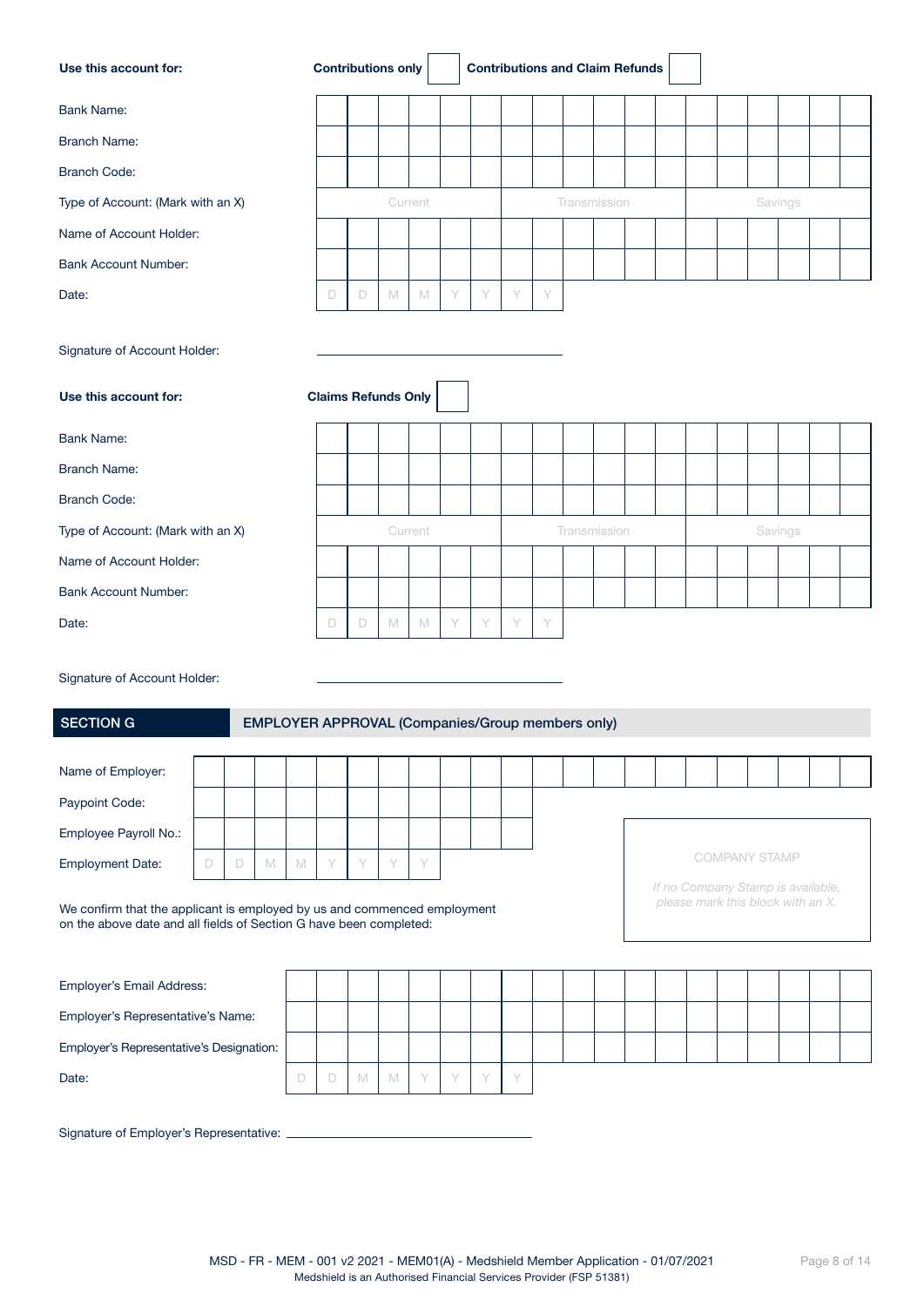| a.<br>b.<br>c.<br>е.<br>f. | The Scheme understands that your personal information and that of your dependants is important to you. Medshield undertakes to keep this information<br>confidential and shall take all reasonable steps to comply with the provisions of legislation protecting your personal information.<br>We require your consent to obtain, process and disseminate your personal information so we can provide you with the services stipulated in our<br>contractual agreement, as detailed for your chosen benefit option and in compliance with the Medical Schemes Act 131/1998. These services include but<br>is not limited to:<br>Treatment Authorisations;<br><b>Claims Assessment;</b><br>Claims Payment;<br>d. Communication;<br>Disease Management; and<br>Wellness Initiatives.<br>While your consent is voluntary, it is a requirement for the administration of your Medshield membership. If you object to the processing of your |
|----------------------------|-----------------------------------------------------------------------------------------------------------------------------------------------------------------------------------------------------------------------------------------------------------------------------------------------------------------------------------------------------------------------------------------------------------------------------------------------------------------------------------------------------------------------------------------------------------------------------------------------------------------------------------------------------------------------------------------------------------------------------------------------------------------------------------------------------------------------------------------------------------------------------------------------------------------------------------------|
|                            | personal information, the Scheme will not be able to activate and service your membership.<br>(Name & Surname),                                                                                                                                                                                                                                                                                                                                                                                                                                                                                                                                                                                                                                                                                                                                                                                                                         |
|                            | ID number (a) and the state of the state of the state of the state of the state of the state of the state of the state of the state of the state of the state of the state of the state of the state of the state of the state                                                                                                                                                                                                                                                                                                                                                                                                                                                                                                                                                                                                                                                                                                          |
|                            | Please read the items of consent below carefully. All boxes must be ticked as confirmation that you have read, understood and agree with the<br>terms as stated.                                                                                                                                                                                                                                                                                                                                                                                                                                                                                                                                                                                                                                                                                                                                                                        |
|                            | Give permission, with the consent of my dependants, that Medshield Medical Scheme may collect, process, store and share our personal<br>information, including health information with the Scheme's contracted service providers to perform their functions for the administration and/<br>or managed care of my membership which include the assessment and processing of my application, eligibility, underwriting, risk assessment,<br>assessment and payment of claims, the provision of managed healthcare services, assessments of non-disclosures, validation and allocation of<br>benefits, reporting to statutory bodies, fraud prevention and detection, member surveys and communication, collection and refund of contributions,<br>members portions and savings and credit reporting.                                                                                                                                      |
|                            | Authorise Medshield Medical Scheme to obtain from any doctor, medical professional, or any other person who may be in possession of, or may<br>hereafter acquire, any information concerning my or any of my dependants' health, whether such information relates to the past or future, to disclose<br>such information to the Scheme and it's contracted third parties and agree that this request shall remain in force after my / their death, as well as prior<br>thereto.                                                                                                                                                                                                                                                                                                                                                                                                                                                         |
|                            | Confirm that I am duly authorised to apply for membership and to act for those for whom I am applying for under the age of 18 in any matter relating<br>to this application and the administration of our Medshield membership.                                                                                                                                                                                                                                                                                                                                                                                                                                                                                                                                                                                                                                                                                                         |
|                            | I hereby acknowledge and declare that as the Principal Member of the Scheme, to the extent that it may be required by law, that I have received the<br>necessary consent from my dependant(s) over the age of 18 to act on their behalf in any matter relating to this application and the administration of<br>our Medshield Membership and to access and view their healthcare claims.                                                                                                                                                                                                                                                                                                                                                                                                                                                                                                                                                |
|                            | Consent that all conversations between me, or any of my dependant(s), and the Scheme or its contracted service providers may be recorded.                                                                                                                                                                                                                                                                                                                                                                                                                                                                                                                                                                                                                                                                                                                                                                                               |
|                            | Acknowledge that my and my dependants' personal information, shall be retained as part of the records of the Scheme for as long as it is required<br>by the Scheme for lawful purposes, as may be required by applicable legislation and for historical, statistical or research purposes subject to the<br>requirements of the applicable law. Medshield Medical Scheme are required to collect and keep personal information in terms of the allowable<br>statutory limits.                                                                                                                                                                                                                                                                                                                                                                                                                                                           |
|                            | Confirm that if I (Principal Member) am part of a group membership by virtue of employment, I grant permission to Medshield Medical Scheme to<br>share information relating to my membership with my employer. This will be limited to information that is relevant to my application, collection of<br>contributions and information that is required for the ongoing servicing of my membership, but will not include any health information unless I have<br>given Medshield permission to do so.                                                                                                                                                                                                                                                                                                                                                                                                                                    |
|                            | Give permission that the Scheme may share my personal information including that of my dependants with my chosen Financial Planner, if any, who<br>is an accredited Medical Aid Broker of my choice.                                                                                                                                                                                                                                                                                                                                                                                                                                                                                                                                                                                                                                                                                                                                    |
|                            | Consent to receive Scheme communication as it pertains to my membership and any information from the Scheme which could enhance my<br>benefits, health and the management of my health.                                                                                                                                                                                                                                                                                                                                                                                                                                                                                                                                                                                                                                                                                                                                                 |
|                            | I have the right to request my personal information and that of my dependant(s), which is in the possession of Medshield Medical Scheme, provided<br>that I furnish adequate identification and written consent from my dependant(s) over the age of 18.                                                                                                                                                                                                                                                                                                                                                                                                                                                                                                                                                                                                                                                                                |
|                            | I have the right to request Medshield Medical Scheme where necessary, to correct, or delete my, or any of my dependant(s), personal information that<br>is inaccurate, irrelevant, excessive, outdated, incomplete, misleading or obtained unlawfully.                                                                                                                                                                                                                                                                                                                                                                                                                                                                                                                                                                                                                                                                                  |
|                            | I shall inform the Scheme of any changes relating to my or any of my dependant(s) personal information within 30 days of the change, as required by<br>the Scheme rules, as it may impact the administration of my membership and communication from the Scheme.                                                                                                                                                                                                                                                                                                                                                                                                                                                                                                                                                                                                                                                                        |
|                            | I agree that should I have a complaint relating to the processing of my and my dependant(s) personal information, I will refer it to the Scheme to<br>resolve. If I am not satisfied with the outcome of the complaint, I may refer the complaint to the Information Regulator.                                                                                                                                                                                                                                                                                                                                                                                                                                                                                                                                                                                                                                                         |
|                            | Date:<br>D<br>M<br>M<br>D<br>Principal Member Signature:                                                                                                                                                                                                                                                                                                                                                                                                                                                                                                                                                                                                                                                                                                                                                                                                                                                                                |

MSD - FR - MEM - 001 v2 2021 - MEM01(A) - Medshield Member Application - 01/07/2021 Medshield is an Authorised Financial Services Provider (FSP 51381)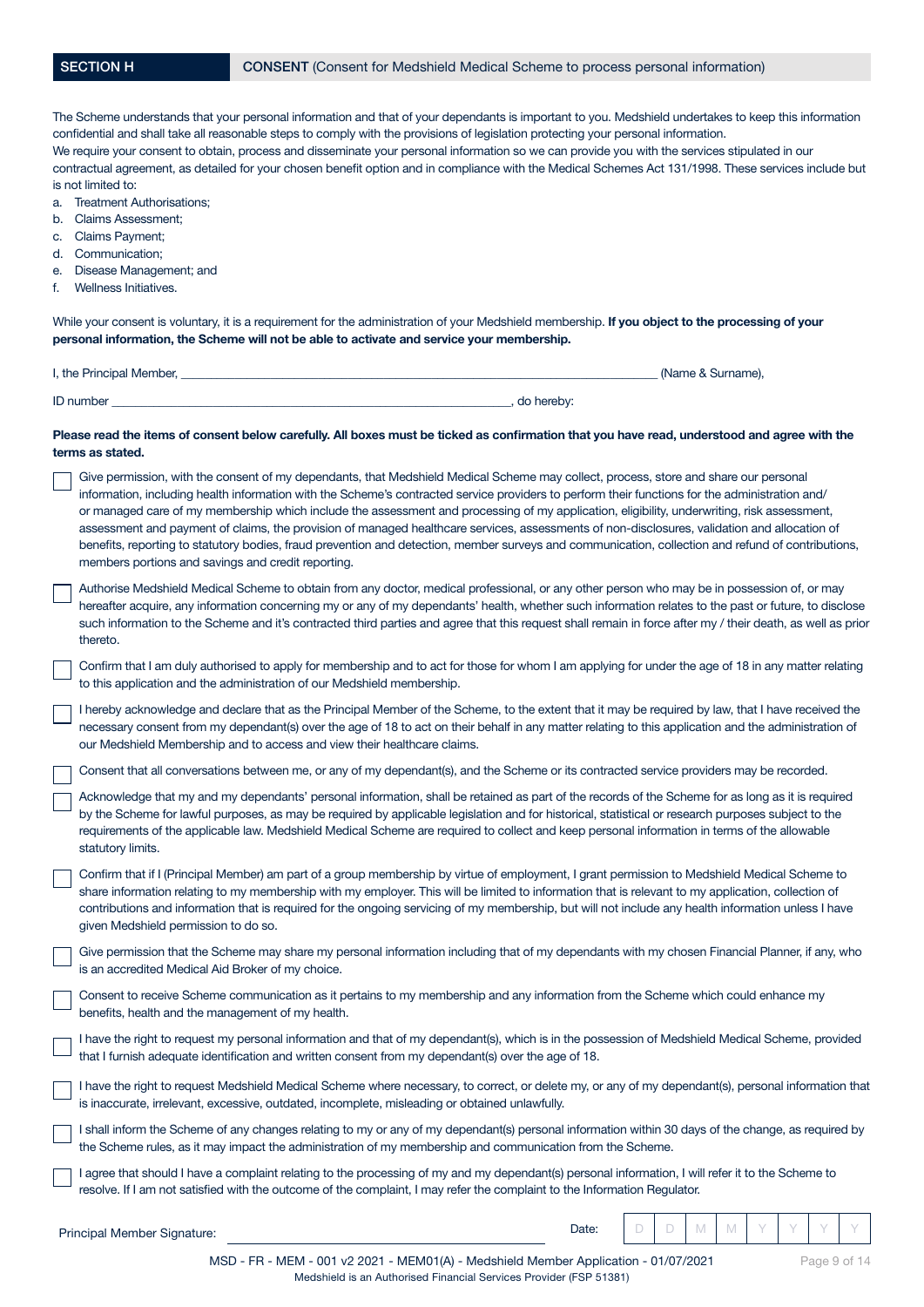## SECTION I MEMBER DECLARATION

## All boxes must be ticked as confirmation that you have read, understood and agree with the terms as stated.

Please read the declarations below carefully.

| 1.  | I the undersigned, hereby apply to be admitted as a member<br>of Medshield Medical Scheme (hereafter referred to as "the<br>Scheme") and agree that my dependants and I shall abide by<br>its Rules as amended from time to time which are available on<br>Medshield's website www.medshield.co.za                                                                                                                                                                                                                  | 11.<br>12. | Notwithstanding point 9 and 10, I understand that it is<br>my responsibility as a member to ensure that the monthly<br>contributions are received by the Scheme.<br>If applicable:<br>As a direct paying member, I acknowledge that monthly                                                                                                                                                                  |
|-----|---------------------------------------------------------------------------------------------------------------------------------------------------------------------------------------------------------------------------------------------------------------------------------------------------------------------------------------------------------------------------------------------------------------------------------------------------------------------------------------------------------------------|------------|--------------------------------------------------------------------------------------------------------------------------------------------------------------------------------------------------------------------------------------------------------------------------------------------------------------------------------------------------------------------------------------------------------------|
| 2.  | I understand that the Scheme's brochures are a summarised<br>version and do not supersede the rules of the Scheme.                                                                                                                                                                                                                                                                                                                                                                                                  |            | contributions are payable in advance via debit order and in<br>accordance with the Rules of the Scheme.                                                                                                                                                                                                                                                                                                      |
| 3.  | I acknowledge that I have familiarised myself with the benefits<br>covered on my benefit option of choice and that I may only<br>change my benefit option during year-end for an effective date<br>of 01 January.                                                                                                                                                                                                                                                                                                   | 13.<br>14. | I hereby authorise the Scheme, or any of its nominated<br>representatives, to verify my bank details.<br>I acknowledge and agree that it's my responsibility to advise the<br>Scheme in writing of any change in banking details. The Scheme<br>will not be liable should an incorrect account be credited under                                                                                             |
| 4.  | I am aware of the fact that on joining the Scheme during the<br>course of a calendar year, the maximum benefits to which I<br>may be entitled shall be adjusted in proportion to the period of<br>membership calculated from the date of admission to the end of<br>the particular calendar year                                                                                                                                                                                                                    | 15.        | any circumstances<br>The Scheme may give any notice in terms of its Rules to me at<br>my domicilium citandi et executandi or by any agreed electronic<br>means unless otherwise notified. Any notice given to me by<br>prepaid registered post at my domicilium citandi et executandi                                                                                                                        |
| 5.  | I certify that all the information given is true and correct,<br>whether completed by me or on my behalf, and acknowledge<br>that non-disclosure of any information by me, or my<br>dependants, relevant to the assessment of this application,<br>shall render any contracts to which this application relates null<br>and void, effective from date of registration. In such event, the<br>Scheme will have the right to offset applicable costs against<br>contributions paid and refund the difference, if any. | 16.        | or by any agreed electronic means shall be deemed to have<br>been received by me on the 7th day after the date of posting.<br>I understand that the following waiting periods may be<br>applicable as prescribed by the Medical Schemes Act No. 131<br>of 1998:<br>- a 3 (three) month general waiting period in respect of all<br>benefits;<br>- a maximum 12 (twelve) month exclusion in respect of a pre- |
| 6.  | I understand that should a period greater than three (3-month)<br>lapse since contributions were paid to Medshield, that my<br>membership will not be reinstated and that I have to re-apply<br>subject to full underwriting.                                                                                                                                                                                                                                                                                       | 17.        | existing condition;<br>- a late joiner contribution penalty.<br>I agree to inform the Scheme of any deterioration or change                                                                                                                                                                                                                                                                                  |
| 7.  | I undertake to give notice to the Scheme to terminate my<br>membership in accordance with the Rules of the Scheme.                                                                                                                                                                                                                                                                                                                                                                                                  |            | in my state of health or in that of my dependant(s) before the<br>commencement date of membership, or the date of acceptance<br>of this application form by the Scheme, or the date of receipt of<br>the first subscription, whichever date is the latest shall entitle<br>Medshield to reconsider the application and propose new terms                                                                     |
| 8.  | Furthermore, I understand and agree that I will be liable for<br>any legal cost incurred in the recovery of any amount owing<br>to the Scheme and should there be any outstanding money<br>owed to the Scheme, the Scheme has the right to terminate my<br>membership, and list my details with a credit bureau.                                                                                                                                                                                                    | 18.        | of admission.<br>It is illegal to be a member of more than one medical scheme<br>at the same time. I acknowledge that it is my responsibility to<br>resign from my existing medical scheme and agree that neither<br>me, nor any of my dependants, will be registered on both                                                                                                                                |
| 9.  | If applicable:<br>I hereby authorise my employer to deduct, from my salary, any<br>amount I may lawfully owe to the Scheme and to pay over such<br>amounts to the Scheme.                                                                                                                                                                                                                                                                                                                                           | 19.        | Medshield and another medical scheme simultaneously.<br>I hereby acknowledge that I have read and understood the<br>content of this application form. I declare that all information<br>provided on this form, to the best of my knowledge is true and                                                                                                                                                       |
| 10. | If applicable:<br>As a government employee, I acknowledge that the Scheme will<br>strictly adhere to Persal policies and procedures.                                                                                                                                                                                                                                                                                                                                                                                |            | accurate.                                                                                                                                                                                                                                                                                                                                                                                                    |
|     | Signed at:                                                                                                                                                                                                                                                                                                                                                                                                                                                                                                          |            | D<br>Date:<br>D<br>M<br>M                                                                                                                                                                                                                                                                                                                                                                                    |
|     | Principal Member Signature:                                                                                                                                                                                                                                                                                                                                                                                                                                                                                         |            |                                                                                                                                                                                                                                                                                                                                                                                                              |

*NB: Medshield Medical Scheme requires that your application form be submitted to the Scheme within 14 days of the Member Declaration sign date, in order to avoid your application being rejected due to it being stale.*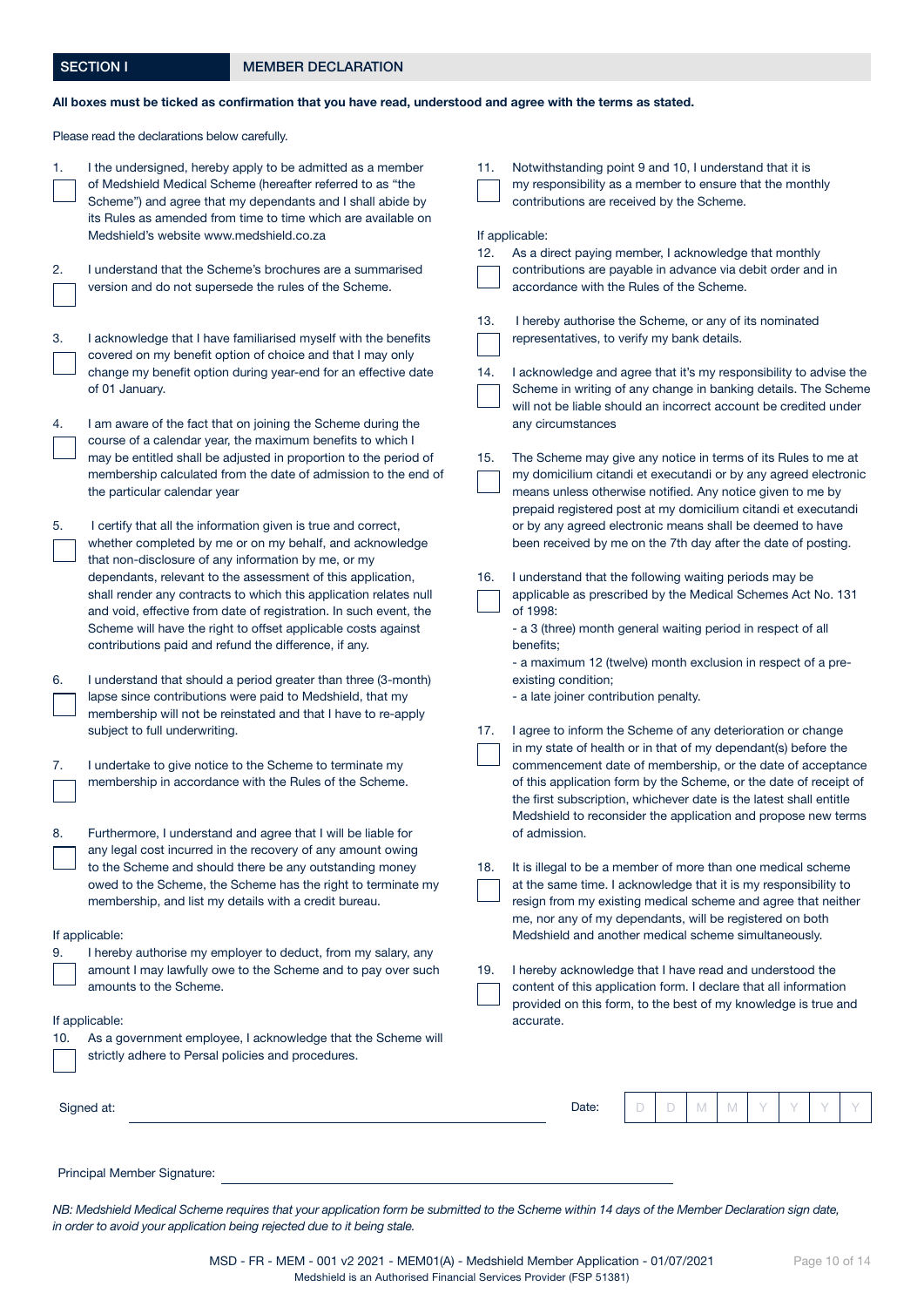Please complete in black ink. Print clearly using capital letters. Only one character per block. Leave one block between words. Mark with a tick where required. All sections must be completed.

#### ABOUT THE INFORMATION WE PROVIDE TO THE THIRD PARTY

This section needs to be completed if you want to nominate someone to manage your medical aid membership on your behalf. For instance your financial adviser/broker or a family member or a friend who you trust to administer your membership. We call this giving a Third Party Consent by nominating them on this form, which provides us with your approval that the Scheme may share specific personal information and/or discuss your membership with the specific Third Party you nominated below.

#### Additonally, please specify what type of information may be accessed by your financial adviser, employer representative and/or nominated Third Party, and for how long (if no date is specified, the consent will be in effect from the signature date until you revoke the consent in writing).

#### PRINCIPAL MEMBER DETAILS (attach copy of ID)

| Membership Number:          |  |  |  |           |  |  |  |  |  |  |  |
|-----------------------------|--|--|--|-----------|--|--|--|--|--|--|--|
| Title:                      |  |  |  | Initials: |  |  |  |  |  |  |  |
| Principal Member Name/s:    |  |  |  |           |  |  |  |  |  |  |  |
| Principal Member Surname:   |  |  |  |           |  |  |  |  |  |  |  |
| Principal Member ID number: |  |  |  |           |  |  |  |  |  |  |  |
| E-mail Address:             |  |  |  |           |  |  |  |  |  |  |  |

#### FINANCIAL ADVISER/BROKER (If applicable)

| Your Financial Adviser/Broker           |  |  |  |  |  |  |  |  |  |  |
|-----------------------------------------|--|--|--|--|--|--|--|--|--|--|
| Broker code:                            |  |  |  |  |  |  |  |  |  |  |
| Financial Adviser/Brokerage Name:       |  |  |  |  |  |  |  |  |  |  |
| Financial Adviser Email address:        |  |  |  |  |  |  |  |  |  |  |
| Financial Adviser Telephone Number (W): |  |  |  |  |  |  |  |  |  |  |

I, the Principal Member, hereby grant permission, with the consent of all my registered dependants, that my Financial Adviser/Broker as indicated above may have access to:

| <b>Type of Information</b>                                                                                                                                          | Yes          | <b>No</b> | Date from         | Date to           |
|---------------------------------------------------------------------------------------------------------------------------------------------------------------------|--------------|-----------|-------------------|-------------------|
| Personal Information: (Membership number, date of birth, ID/passport number, postal,<br>physical and e-mail address, cellular number, phone number, payroll number) | $\sqrt{}$    | N         | <b>DD/MM/YYYY</b> | <b>DD/MM/YYYY</b> |
| Benefits: (Benefit option, available benefit limits, available savings, waiting periods)                                                                            | $\sqrt{}$    | N         | <b>DD/MM/YYYY</b> | <b>DD/MM/YYYY</b> |
| Financial Information: (Banking details, contributions, tax certificate)                                                                                            |              | N         | <b>DD/MM/YYYY</b> | <b>DD/MM/YYYY</b> |
| Medical Information: (Chronic conditions, Prescribed Minimum Benefits, claims<br>transaction history, treatment plans, authorisations)                              |              | N         | <b>DD/MM/YYYY</b> | <b>DD/MM/YYYY</b> |
| Scheme Documents/Forms: (Statements, certificate of membership, application form(s))                                                                                | $\checkmark$ | N         | <b>DD/MM/YYYY</b> | <b>DD/MM/YYYY</b> |
| Request changes and updates on my behalf                                                                                                                            |              | N         | DD/MM/YYYY        | DD/MM/YYYY        |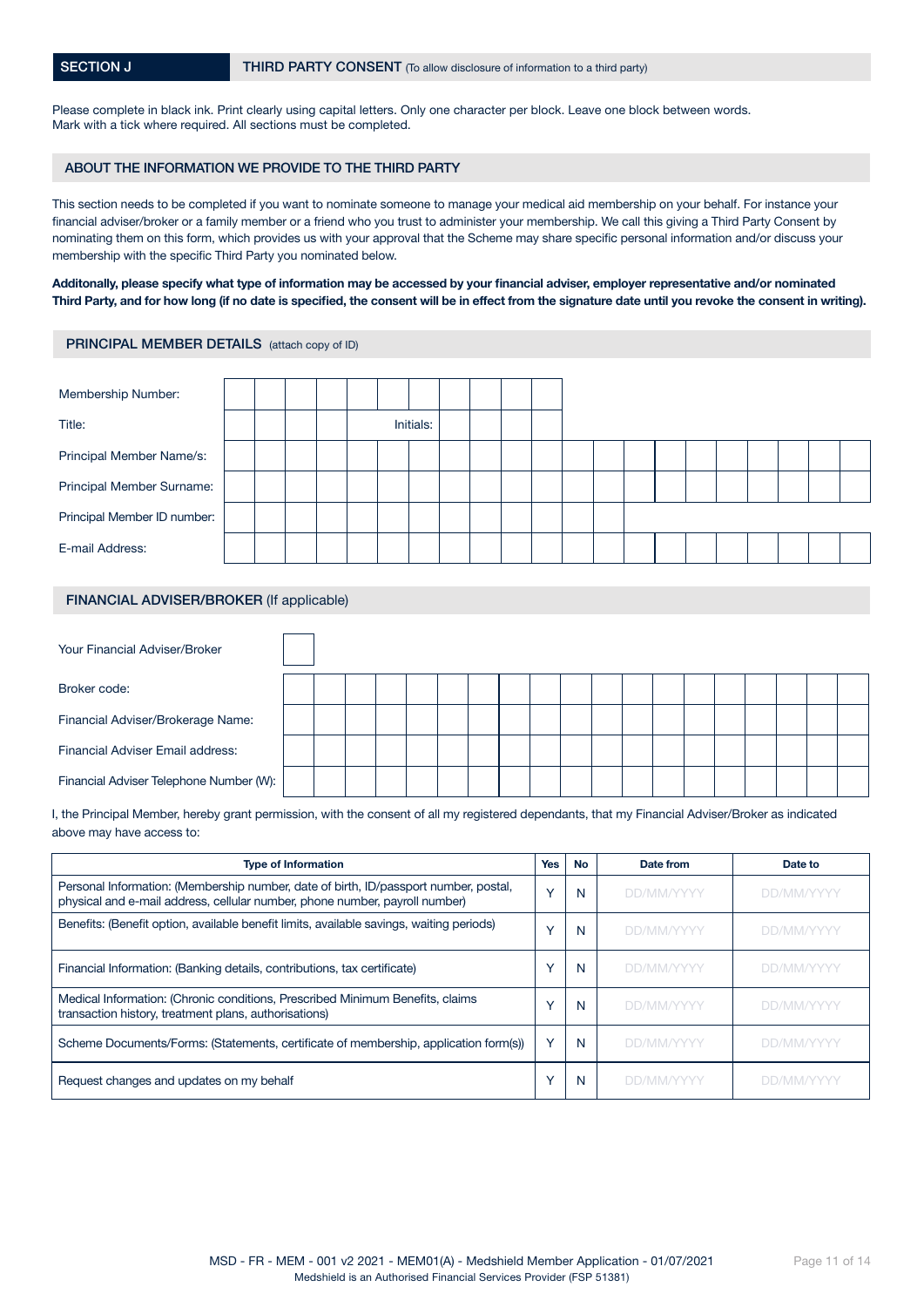# EMPLOYER REPRESENTATIVE (If applicable)

Your employer representative (if you form part of a group membership by virtue of employment)

| Company Name:                                 |  |  |  |  |  |  |  |  |  |
|-----------------------------------------------|--|--|--|--|--|--|--|--|--|
| Employer Representative Name and Surname:     |  |  |  |  |  |  |  |  |  |
| Employer Representative Email address:        |  |  |  |  |  |  |  |  |  |
| Employer Representative Telephone Number (W): |  |  |  |  |  |  |  |  |  |

I, the Principal Member, hereby grant permission, with the consent of all my registered dependants, that my employer representative as indicated above may have access to:

| <b>Type of Information</b>                                                                                                                                          | <b>Yes</b>   | <b>No</b> | Date from         | Date to           |
|---------------------------------------------------------------------------------------------------------------------------------------------------------------------|--------------|-----------|-------------------|-------------------|
| Personal Information: (Membership number, date of birth, ID/passport number, postal,<br>physical and e-mail address, cellular number, phone number, payroll number) |              | N         | <b>DD/MM/YYYY</b> | <b>DD/MM/YYYY</b> |
| Benefits: (Benefit option, available benefit limits, available savings, waiting periods)                                                                            |              | N         | <b>DD/MM/YYYY</b> | DD/MM/YYYY        |
| Financial Information: (Banking details, contributions, tax certificate)                                                                                            |              | N         | <b>DD/MM/YYYY</b> | <b>DD/MM/YYYY</b> |
| Medical Information: (Chronic conditions, Prescribed Minimum Benefits, claims<br>transaction history, treatment plans, authorisations)                              |              | N         | <b>DD/MM/YYYY</b> | <b>DD/MM/YYYY</b> |
| Scheme Documents/Forms: (Statements, certificate of membership, application form(s))                                                                                | $\checkmark$ | N         | <b>DD/MM/YYYY</b> | <b>DD/MM/YYYY</b> |
| Request changes and updates on my behalf                                                                                                                            |              | N         | <b>DD/MM/YYYY</b> | <b>DD/MM/YYYY</b> |

THIRD PARTY NOMINEE (Another adult that you choose to administer your membership on your behalf.

## DOCUMENT CHECKLIST

| For third party nomination and consent, please attach the below documents |  |  |  |  |  |  |  |  |
|---------------------------------------------------------------------------|--|--|--|--|--|--|--|--|
| ID copy(ies) of Principal Member and/or person giving consent             |  |  |  |  |  |  |  |  |
| ID copy(ies) of your nominated Third Party                                |  |  |  |  |  |  |  |  |

| <b>Third Party Nominee 1</b>      |   |   |   |   |        |           |           |        |  |  |  |  |  |  |
|-----------------------------------|---|---|---|---|--------|-----------|-----------|--------|--|--|--|--|--|--|
| Relationship to Principal Member: |   |   |   |   |        |           |           |        |  |  |  |  |  |  |
| Title:                            |   |   |   |   |        |           | Initials: |        |  |  |  |  |  |  |
| First Name/s:                     |   |   |   |   |        |           |           |        |  |  |  |  |  |  |
| Surname:                          |   |   |   |   |        |           |           |        |  |  |  |  |  |  |
| <b>ID Number:</b>                 |   |   |   |   |        |           |           |        |  |  |  |  |  |  |
| Date of Birth:                    | D | D | M | M | $\vee$ | $\sqrt{}$ | $\sqrt{}$ | $\vee$ |  |  |  |  |  |  |
| <b>Email Address:</b>             |   |   |   |   |        |           |           |        |  |  |  |  |  |  |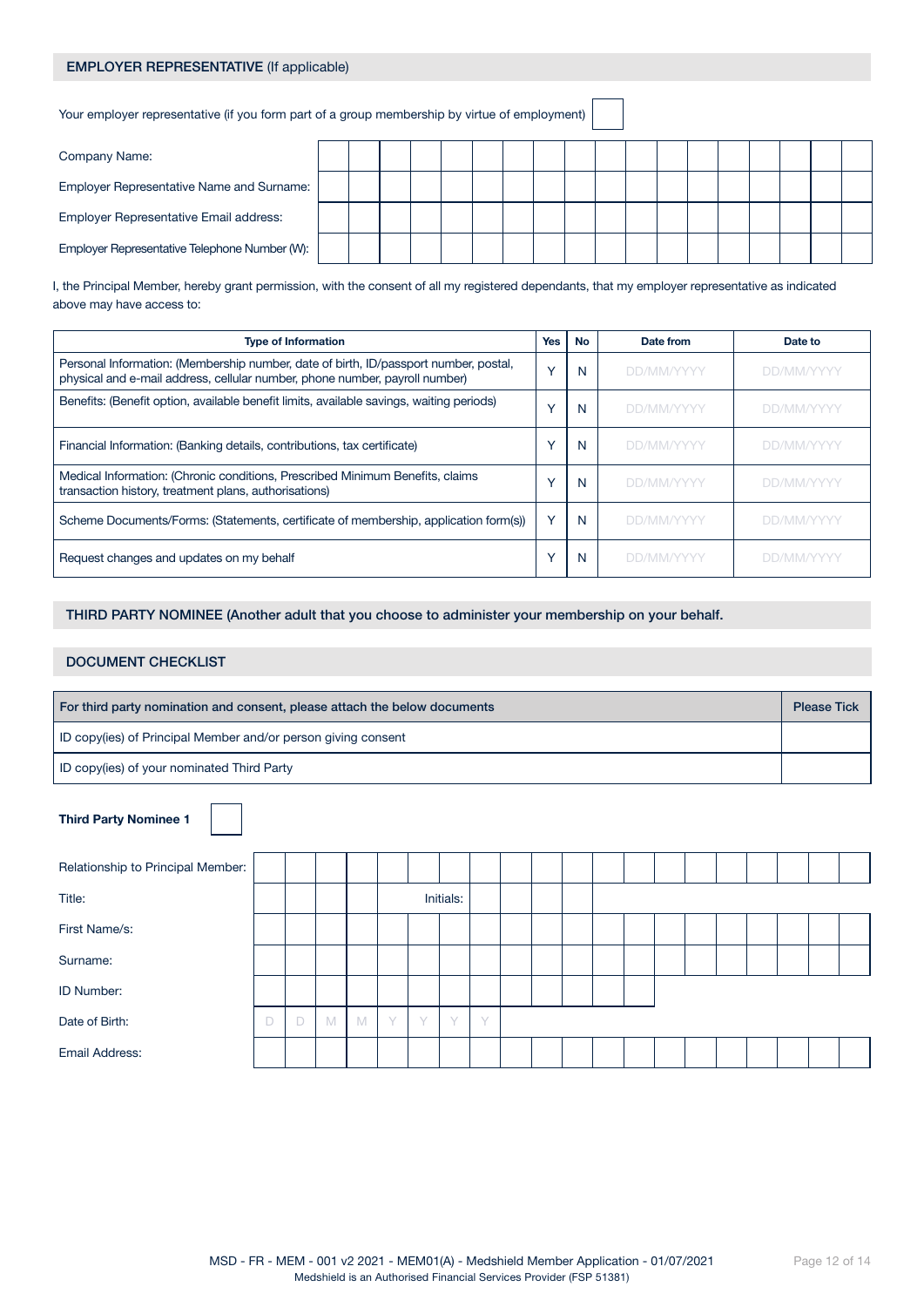| Telephone Number (W):    | C. |  |  | ⊢ |  |  |  |  |
|--------------------------|----|--|--|---|--|--|--|--|
| Telephone Number (H):    | G  |  |  | ь |  |  |  |  |
| Cell Number:             |    |  |  |   |  |  |  |  |
| Gender: (Mark with an X) | M  |  |  |   |  |  |  |  |
|                          |    |  |  |   |  |  |  |  |

I, the Principal Member, hereby grant permission, with the consent of all my registered dependants, that my nominated Third Party as indicated above may have access to:

| <b>Type of Information</b>                                                                                                                                          | <b>Yes</b>   | No | Date from         | Date to           |
|---------------------------------------------------------------------------------------------------------------------------------------------------------------------|--------------|----|-------------------|-------------------|
| Personal Information: (Membership number, date of birth, ID/passport number, postal,<br>physical and e-mail address, cellular number, phone number, payroll number) | $\checkmark$ | N  | DD/MM/YYYY        | <b>DD/MM/YYYY</b> |
| Benefits: (Benefit option, available benefit limits, available savings, waiting periods)                                                                            | $\checkmark$ | N  | <b>DD/MM/YYYY</b> | <b>DD/MM/YYYY</b> |
| Financial Information: (Banking details, contributions, tax certificate)                                                                                            | $\checkmark$ | N  | DD/MM/YYYY        | <b>DD/MM/YYYY</b> |
| Medical Information: (Chronic conditions, Prescribed Minimum Benefits, claims<br>transaction history, treatment plans, authorisations)                              | $\checkmark$ | N  | <b>DD/MM/YYYY</b> | <b>DD/MM/YYYY</b> |
| Scheme Documents/Forms: (Statements, certificate of membership, application form(s))                                                                                | $\checkmark$ | N  | DD/MM/YYYY        | <b>DD/MM/YYYY</b> |
| Request changes and updates on my behalf                                                                                                                            | $\checkmark$ | N  | DD/MM/YYYY        | DD/MM/YYYY        |

| <b>Third Party Nominee 2</b>      |               |         |   |             |   |        |           |   |  |  |  |  |  |  |
|-----------------------------------|---------------|---------|---|-------------|---|--------|-----------|---|--|--|--|--|--|--|
| Relationship to Principal Member: |               |         |   |             |   |        |           |   |  |  |  |  |  |  |
| Title:                            |               |         |   |             |   |        | Initials: |   |  |  |  |  |  |  |
| First Name/s:                     |               |         |   |             |   |        |           |   |  |  |  |  |  |  |
| Surname:                          |               |         |   |             |   |        |           |   |  |  |  |  |  |  |
| ID Number:                        |               |         |   |             |   |        |           |   |  |  |  |  |  |  |
| Date of Birth:                    | D             | D       | M | M           | Y | $\vee$ | Y         | Y |  |  |  |  |  |  |
| Email Address:                    |               |         |   |             |   |        |           |   |  |  |  |  |  |  |
| Telephone Number (W):             | $\mathsf{C}$  | $\circ$ | D | E           |   |        |           |   |  |  |  |  |  |  |
| Telephone Number (H):             | $\mathcal{C}$ | $\circ$ | D | $\mathsf E$ |   |        |           |   |  |  |  |  |  |  |
| Cell Number:                      |               |         |   |             |   |        |           |   |  |  |  |  |  |  |
| Gender: (Mark with an X)          |               | M       |   | F           |   |        |           |   |  |  |  |  |  |  |

## YOUR LEGAL DECLARATION

- 1. I acknowledge and understand that this document authorises Medshield Medical Scheme and its outsourced providers to disclose and/or distribute the above information to the nominated third party(s)/employer representative/financial adviser, if any indicated herein.
- 2. I agree that by making this information available, Medshield Medical Scheme and its outsourced providers accepts no liability whatsoever for any loss, including direct, indirect and consequential loss, that may arise from the use of this information other than where it is due to, or attributable to, gross negligence or fraudulent conduct by the Scheme.
- 3. I understand that the consent provided to Third Party(s) will be in force during the specified time periods. If I have not specified the dates, the consent will be in effect from the signature date below until I revoke the consent in writing.